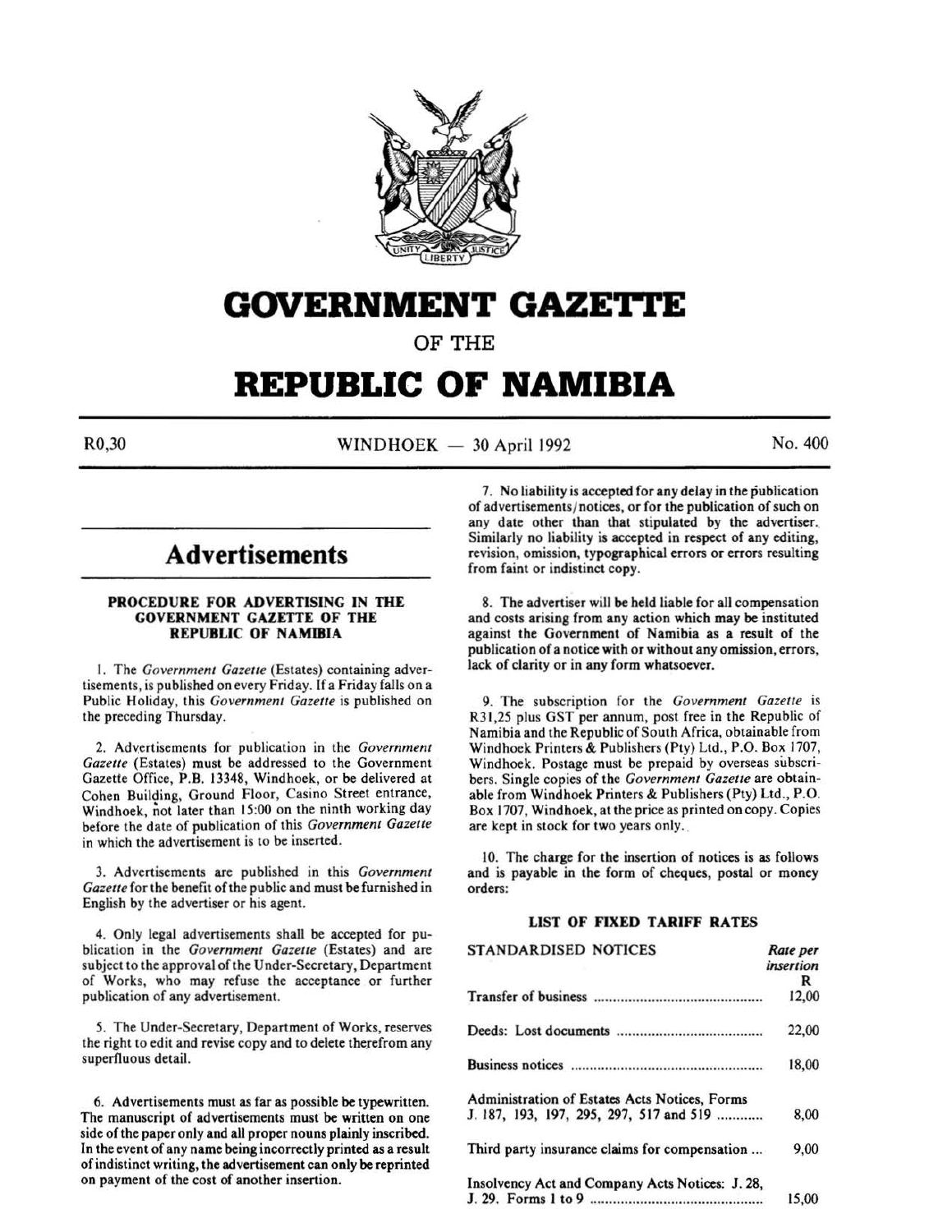15,00

-

 $\overline{\phantom{a}}$ 

| $N.B.$ - Forms 2 and 6 - additional statements<br>according to word count table, added to the basic<br>traffic. |        |
|-----------------------------------------------------------------------------------------------------------------|--------|
|                                                                                                                 | 108.00 |

| Naturalisation notices (including a reprint for the                                                                                                                                                    | 8,00   |
|--------------------------------------------------------------------------------------------------------------------------------------------------------------------------------------------------------|--------|
| Unclaimed moneys $-$ only in the Government<br>Gazette, closing date 15 January (per entry of                                                                                                          | 3,00   |
|                                                                                                                                                                                                        | 18,00  |
|                                                                                                                                                                                                        | 8,00   |
| <b>NON-STANDARDISED NOTICES</b>                                                                                                                                                                        |        |
| Company notices:                                                                                                                                                                                       | R      |
| Short notices: Meetings, resolutions, offers of<br>compromise, conversions of companies, voluntary<br>windings-up, et.: closing of members' registers<br>for transfer and/or declarations of dividends | 40,00  |
| Declaration of dividends with profit statements,                                                                                                                                                       | 90,00  |
| Long notices: Transfers, changes in respect of<br>shares or capital, redemptions, resolutions, volun-                                                                                                  | 120.00 |

|                                                   | 40,00  |  |
|---------------------------------------------------|--------|--|
| Liquidators' and other appointees' notices        | 25,00  |  |
| SALES IN EXECUTION AND OTHER PUBLIC SALES:        |        |  |
|                                                   | 65,00  |  |
| Public auctions, sales and tenders:               |        |  |
|                                                   | 22,00  |  |
|                                                   | 54.00  |  |
|                                                   | 82,00  |  |
| <b>ORDERS OF THE COURT:</b>                       |        |  |
| Provisional and final liquidations or sequestra-  |        |  |
|                                                   | 50,00  |  |
| Reduction or change in capital mergers, offers of |        |  |
|                                                   | 120.00 |  |
| Judical managements, curator bonis and similar    |        |  |
|                                                   | 120,00 |  |
|                                                   | 15,00  |  |
|                                                   |        |  |

II. The charge for the insertion of advertisements other than the notices mentioned in paragraph 10 is at the rate of R3,00 per em double column. (Fractions of a em must be calculated as a em).

Supersession and discharge of petitions (J. 158)

12. No advertisements shall be inserted unless the charge is prepaid. Cheques, drafts, postal or money orders must be made payable to the Under-Secretary, Department of Works, Private Bag 13348, Windhoek.

#### FORM J 187

### LIQUIDATION AND DISTRIBUTION ACCOUNTS IN DECEASED ESTATES LYING FOR INSPECTION

In terms of section 35(5) of Act 66 of 1965, notice is hereby given that copies of the liquidation and distribution accounts (first and final, *unless otherwise stated)* in the estates specified below will be open for the inspection of all persons interested therein for a period of 21 days (or shorter or longer if *specially stated)* from the date specified or from the date of publication hereof, whichever may be the later, and at the offices of the Master and Magistrates as stated.

Should no objection thereto be lodged with the Master concerned during the specified period, the executors will proceed to make payments in accordance with the accounts.

218/91 BURGER Andries Willem, 290809 01 0013 7, 9 Winterberg Street, Windhoek. Master's Office. J.C. Buys & Co., P.O. Box 20107, Windhoek.

#### FORM J 193

# NOTICE TO CREDITORS IN DECEASED ESTATES

All persons having claims against the estates mentioned below are hereby called upon to lodge their claims with the executors concerned, whithin 30 days (or otherwise as indicated) calculated from the date of publication hereof. The information is given in the following order: Estate number, surname and christian names, date of birth, identity number, last address, date of death; surviving spouse's names, surname, date of birth and identity number; name and address of executor or authorised agent, period allowed for lodgement of *claims if other than 30 days.* 

136/92 ERASMUS Jestus Christiaan, Windhoek, 8 November 1927,271108 50 1800 0, Keetmanshoop, Farm Howobees, district Keetmanshoop, 3 March 1992. Jowina Barendina Erasmus (born Erasmus). Johannes Arnoldus Botma. Lentin, Botma & Van den Heever, P.O. Box 38, Keetmanshoop.

DU TOIT Wilhelmina Johanna, Windhoek, 26 March 1938, 380326 02 0003 I, Windhoek, 8 June 1991. Standard Bank Namibia Ltd., (Registered Bank), Trustee Branch, P.O. Box 2164, Windhoek.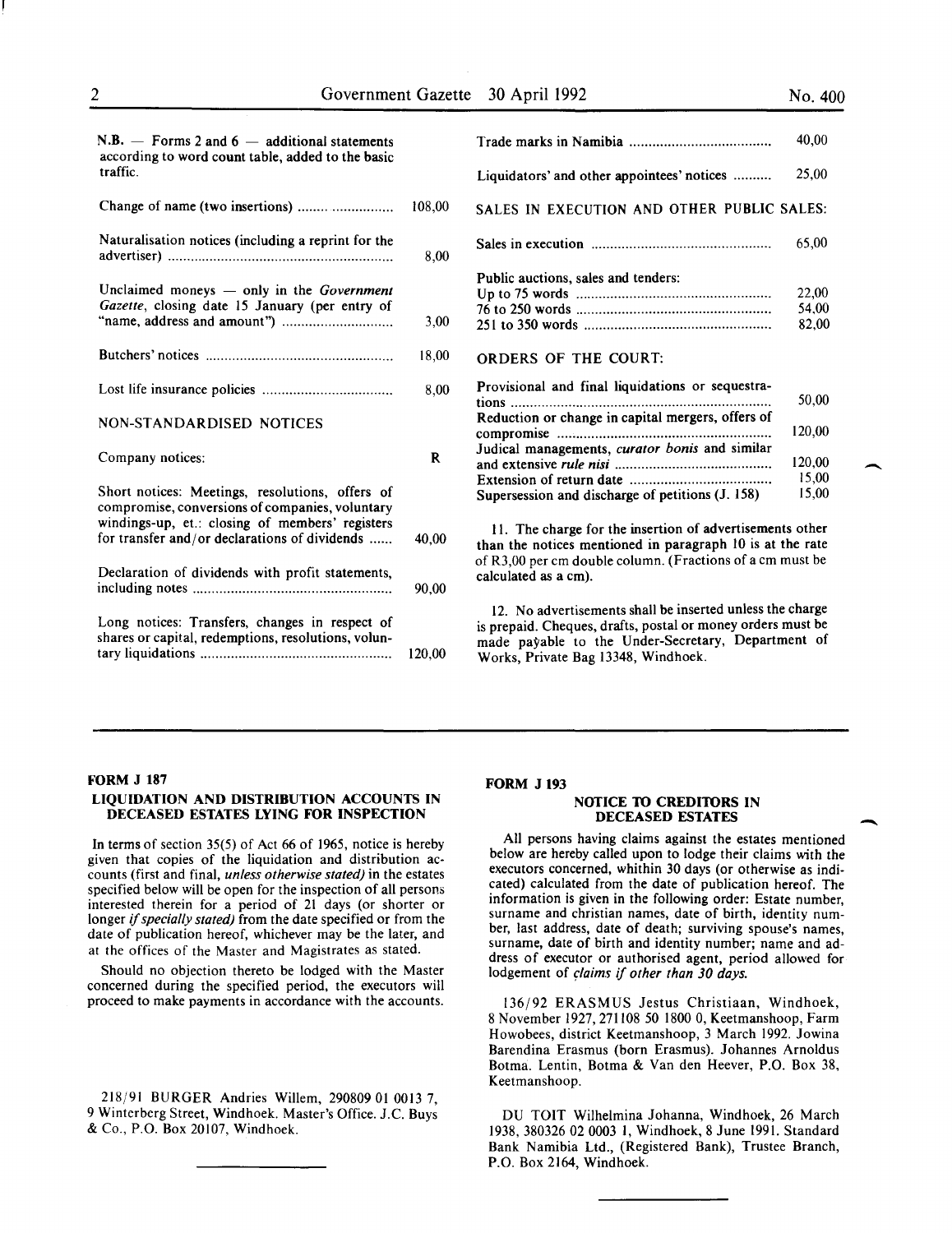I

#### FORM J 29

-

### FIRST MEETINGS OF CREDITORS, CONTRIBUTORIES, MEMBERS OR DEBENTURE-HOLDERS OF SEQUESTRATED ESTATES, COMPANIES BEING WOUND UP OR PLACED UNDER PROVISIONAL JUDICIAL MANAGEMENT

The estates and companies mentioned below having been placed under sequestration, being wound up or having been placed under provisional judicial management by order of the Supreme Court of South West Africa, Masters of the Supreme Court hereby given notice, pursuant to section 17(4) and 40(1) of the Insolvency Act, 1936, section 119(3), 125(1) and 196bis(4) of the Companies Act, 1926, and sections 356(1), 364(1) and 429 of the Companies Act, 1973, that first meeting of creditors, contributories, members or debenture-holders of the said estates or companies will be held on the dates and at the times and places mentioned below, for proof of claims against the estates or companies, the election of trustees, liquidators or judicial managers or managers or provisional judicial managers or for the purposes referred to in section 364 or 431 of Act 61 or 1973, as the case may be.

Meetings in a place in which there is a Master's office, will be held before the Master; elsewhere they will be held before the Magistrate.

W5/92 Auto Park (Proprietary) Limited. 14 February 1992. 10 April 1992. High Court of Namibia. 10:00, 6 May 1992, Master's Office, Windhoek.

W9/92 Hugo Hendrik van Niekerk. 10 April 1992. High Court of Namibia. 09:00, 8 May 1992, Karibib.

### ELECTION OF EXECUTORS, CURATORS AND TUTORS

The estates of the persons mentioned below, being unrepresented. Interested parties are hereby given notice by the Master of the High Court of Namibia, that meetings will be held in the several estates at the places, dates and times specified, for the purpose of electing some person or persons for approval by the Master, as fit and proper to be appointed by him as executors or tutors, as the case may be. The particulars appear as follows: Estate number, surname and christian names of patient, identity number and occupation; date of death; place, date of meeting.

Where a Master's Office is seated, a meeting will be held before the Master; elsewhere they will be held before the Magistrate.

245/88 DE VILLIERS Joachim Scholtz, Windhoek, 6 May 1992, 10:00, Master of the High Court, Namibia.

# IN THE HIGH COURT OF NAMIBIA

In the matter between:

FIRST NATIONAL BANK OF NAMIBIA Plaintiff and MANFRED GUSTAV HENCKERT Defendant

#### NOTICE OF SALE IN EXECUTION

In pursuance of judgement in the High Court of Namibia on the 27th September 1991 and a Writ of Execution dated the 3rd October 1991, the undermentioned immovable property will be sold in Execution on Wednesday, the 20th day of May 1992, at 10:00, at the Magistrate's Office, Rehoboth.

| <b>CERTAIN</b>   | Erf No. C149 Rehoboth;                |
|------------------|---------------------------------------|
| <b>SITUATED</b>  | In Rehoboth:                          |
| <b>MEASURING</b> | 880 (eight eight zero) square metres. |

The following improvements are on the property (although nothing in this respect is guaranteed):

A dwelling house and outbuilding.

The property will be sold by the Deputy Sheriff to the highest bidder subject to the conditions of sale.

The Conditions of Sale to be read out by the Deputy Sheriff, Rehoboth, at the time of the sale and which conditions may be inspected prior to the sale at the office of the Deputy Sheriff, Rehoboth and the offices of Theunissen, Van Wyk and Partners, 4th Floor, Nimrod Building, Casino Street, Windhoek.

DATED at WINDHOEK on this 8th day of April 1992.

T.J.A. LOUW THEUNISSEN, VAN WYK & PARTNERS 4th Floor Nimrod Building Casino Street Windhoek